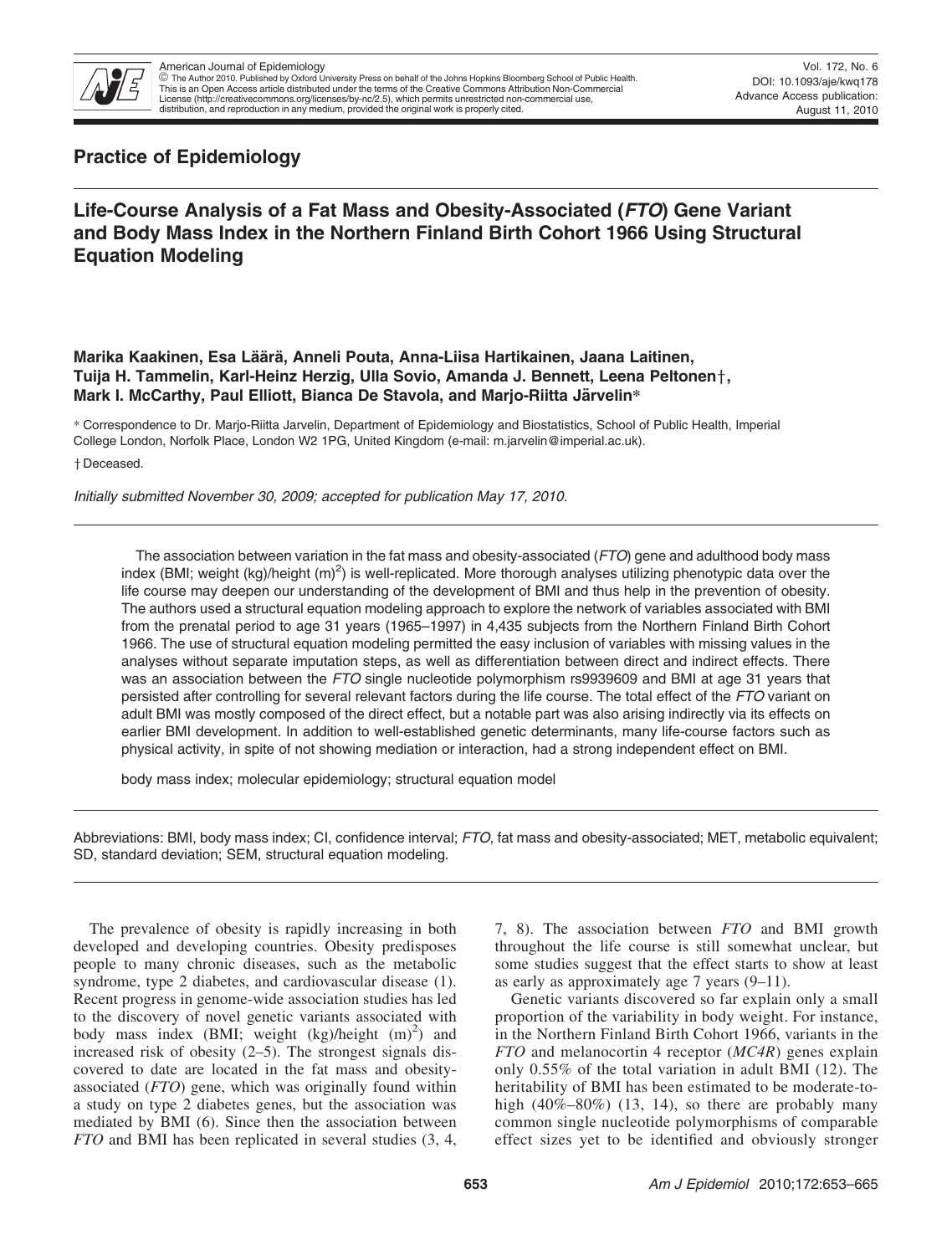underlying rare variants that wait to be discovered (4). Meanwhile, it is important to study the interplay between life-course factors and the genetic variants discovered so far.

It has been suggested that the FTO gene plays a role in appetite regulation (15) and that it is associated with energy expenditure (16), energy intake (17, 18), and diminished satiety (19), whereas 2 recent studies found no evidence for an association between nutrition and FTO (20, 21). In several studies, investigators have also reported a significant effect of interaction between FTO and physical activity on BMI (22–26). However, in 1 relatively large study, Jonsson et al. (27) found no evidence for interaction between FTO and physical activity.

To identify mediators or modifiers of the genetic associations, carefully characterized cohorts are needed (28), as well as appropriate statistical methods for dealing with complex relations. Multiple regression analysis has often been used as a standard method, yet a model with several terms may produce biased and unstable estimates because of sparse data and multicollinearity (29). Standard multiple regression also ignores the presumed causal and temporal ordering of exposure variables and their interrelations (30) and thus can provide information only on direct effects conditional on all of the other variables in the model (31), whereas an appropriate path analysis can provide deeper insight into the interrelations of the variables, that is, indirect effects and mediation.

Structural equation modeling (SEM), which includes path analysis and latent variables (32), can be used to study associations between variables thought to be causally ordered along the life course. Within this modeling approach, variables are subdivided into background factors, such as parental characteristics; intermediate outcomes, such as BMI at birth and BMI during childhood; and distal outcomes, such as adult BMI. Formally, relations among these factors are specified via simultaneous equations, and then the covariance structure of the assumed model is estimated.

We used SEM to examine the effects of the FTO rs9939609 variant on adult BMI in a large, prospectively followed birth cohort on which we had data from the prenatal period to adulthood. Our aim was to obtain more information on the networks around the variables along the life course and a better understanding of the mechanisms by which the FTO polymorphism plays a role in weight gain, together with other factors. We also hypothesized that the effect of the *FTO* variant might be mediated or modified through behavioral factors that have been suggested to be associated with FTO, such as diet and physical activity.

### MATERIALS AND METHODS

#### **Participants**

The study population consisted of persons belonging to the Northern Finland Birth Cohort 1966. Initially, all mothers with expected delivery dates in 1966 who were living in the 2 northernmost provinces of Finland, Oulu and Lapland, were invited; over 96% participated (12,055 mothers with 12,058 liveborn children) (33). Data on the

prenatal and perinatal period were collected via questionnaires administered by local midwives in the antenatal clinics. In 1980, at the age of 14 years, all living cohort members with known addresses received postal questionnaires containing questions on their growth, health habits, and family situation. An abridged version of the questionnaire was sent to the parents in cases where the adolescent did not respond or to the school health nurse if neither the child nor the parent responded. The postal questionnaire was returned by 94% ( $n = 11,010$ ) of the adolescents, 52% ( $n =$ 389) of the parents, and 97%  $(n = 354)$  of the nurses. In 1997, at the age of 31 years, the subjects received a postal questionnaire including questions on their health, lifestyle, and occupation, and it was returned by  $75\%$  ( $n = 8,767$ ). At the same time, those subjects living in the original target area (northern Finland) or in the capital area (Helsinki) were invited to undergo a clinical examination, and 71% ( $n =$ 6,033) of those invited participated (34). At this point, blood samples were drawn and DNA was extracted for 5,753 subjects. For the present study, we included persons who had both genotype data and measured BMI data available at age 31 years. After exclusion of multiple births, 4,435 persons (2,137 men and 2,298 women) remained for analysis.

All participants gave their written, informed consent when DNA was taken at age 31 years. The University of Oulu ethics committee approved the study.

#### **Genotyping**

Genotyping of the samples was performed using the TaqMan single nucleotide polymorphism genotyping assay (Applied Biosystems, Warrington, United Kingdom) according to the manufacturer's protocol. Genotyping was carried out for 5,365 samples from the cohort. The allele frequencies of the single nucleotide polymorphism rs9939609 were not observed to deviate essentially from Hardy-Weinberg equilibrium ( $P = 0.33$ ). The duplicate concordance rate was 99.9%, and the genotype success rate in the sample was 88%  $(n = 4,701)$ .

#### Phenotypic, behavioral, and environmental variables

Data on variables related to the prenatal period or birth were obtained from the questionnaire targeted toward the mothers during pregnancy and supplemented after delivery. Maternal prepregnancy BMI and gestational age were treated as continuous variables in the analyses. The categorizations of parity, maternal smoking after the second month of pregnancy, familial socioeconomic status (based on the father's occupation, or on the mother's if single), and maternal hypertension during pregnancy are shown in Table 1.

Regarding variables assessed at age 14 years, we calculated BMI from self-reported height and weight and classified the adolescent's smoking status into 1) nonsmoker (never smoked or had tried smoking), 2) occasional smoker (smoked occasionally or about twice a week), and 3) regular smoker (smoked daily) (35). Alcohol consumption was classified into 1) nonconsumer (never drank alcohol, had merely tasted it, or had consumed alcohol occasionally) and 2) regular consumer (drank alcohol monthly or more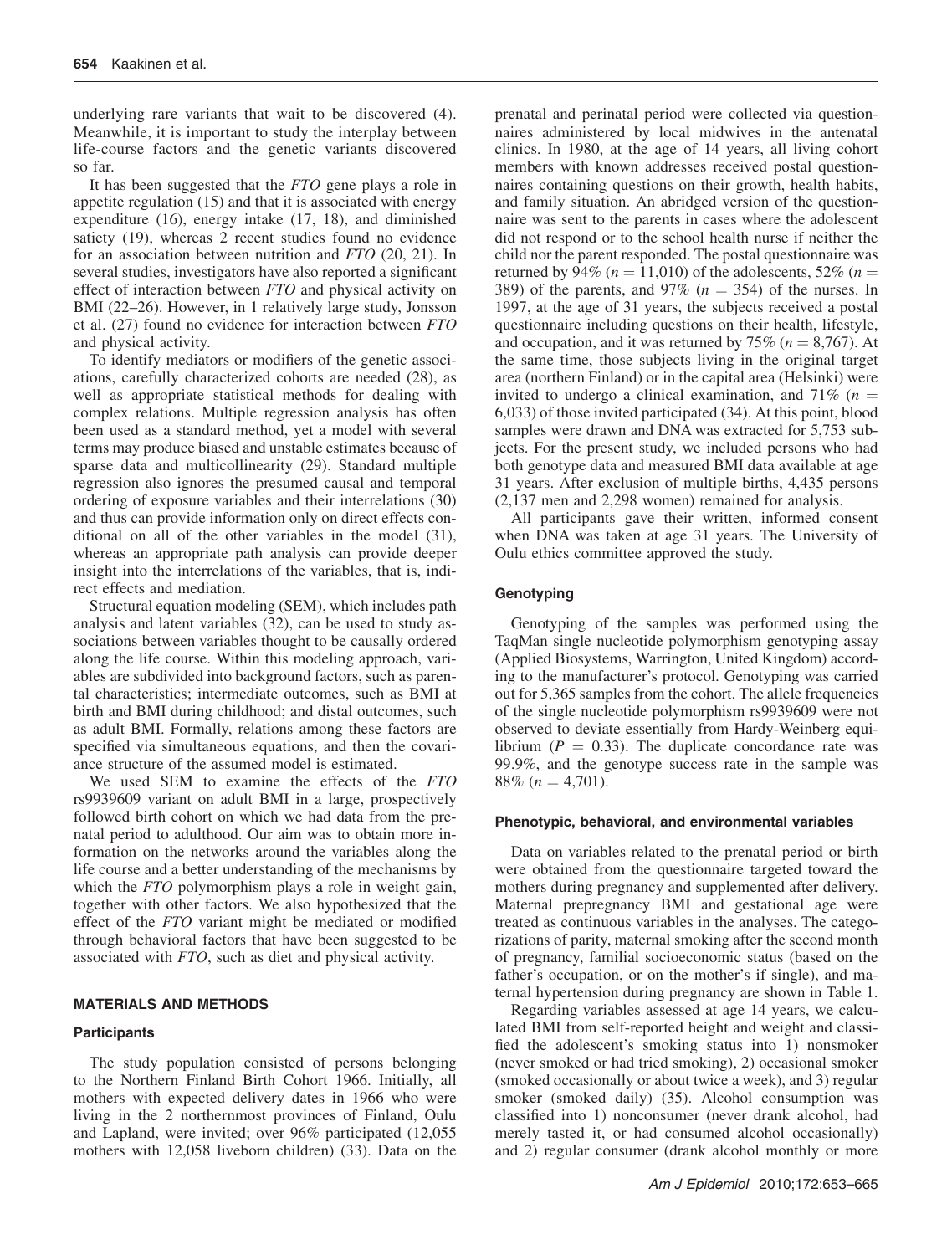| Characteristic                                          | <b>Total</b> | No.        | %        | Mean (SD)              |
|---------------------------------------------------------|--------------|------------|----------|------------------------|
| FTO rs9939609 genotype                                  | 4.435        |            |          |                        |
| TT                                                      |              | 1,678      | 37.8     |                        |
| AT                                                      |              | 2,068 46.6 |          |                        |
| AA                                                      |              | 689        | 15.5     |                        |
| <b>Prenatal factors</b>                                 |              |            |          |                        |
| Maternal BMI <sup>a</sup>                               | 4,052        |            |          | 23.2 (3.2)             |
| Maternal age, years                                     | 4,427        |            |          | 28.2 (6.6)             |
| Parity                                                  | 4,424        |            |          |                        |
| 0                                                       |              | 1,384 31.3 |          |                        |
| $1 - 3$                                                 |              | 2,193 49.6 |          |                        |
| >4                                                      |              |            | 847 19.2 |                        |
| Maternal smoking during<br>second month of<br>pregnancy | 4,325        |            |          |                        |
| Nonsmoker                                               |              | 3,715 85.9 |          |                        |
| $1-10$ cigarettes/day                                   |              | 510        | 11.8     |                        |
| $>$ 10 cigarettes/day                                   |              | 100        | 2.3      |                        |
| Blood pressure during<br>pregnancy                      | 4,344        |            |          |                        |
| Normotensive                                            |              | 2,418      | 55.7     |                        |
| Gestational<br>hypertension <sup>b</sup>                |              | 779        | 17.9     |                        |
| Elevated systolic blood<br>pressure                     |              | 361        | 8.3      |                        |
| Elevated diastolic blood<br>pressure                    |              | 338        | 7.8      |                        |
| Not determined/not<br>known                             |              | 448        | 10.3     |                        |
| <b>Family SES</b>                                       | 4,403        |            |          |                        |
| $I + II$ (professional)                                 |              | 1,027 23.3 |          |                        |
| III (skilled worker)                                    |              | 1,476      | 33.5     |                        |
| IV (unskilled worker)                                   |              | 951        | 21.6     |                        |
| V (farmer)                                              |              |            | 949 21.6 |                        |
| Characteristics at birth                                |              |            |          |                        |
| Sex                                                     | 4.435        |            |          |                        |
| Male                                                    |              | 2,137      | 48.2     |                        |
| Female                                                  |              | 2,298 51.8 |          |                        |
| <b>BMI</b>                                              | 4,404        |            |          | 13.8(1.3)              |
| Gestational age, weeks                                  | 4,278        |            |          | 40.1 (1.8)             |
| Characteristics at age 14 years                         |              |            |          |                        |
| BMI                                                     | 3,957        |            |          | 19.4 (2.5)             |
| Frequency of participation<br>in sports                 | 4,191        |            |          |                        |
| Daily                                                   |              | 738        | 17.6     |                        |
| Every other day                                         |              | 821        | 19.6     |                        |
| Twice a week                                            |              | 934        | 22.3     |                        |
| Once a week                                             |              | 688        | 16.4     |                        |
| Less than once<br>a week                                |              | 1,010      | 24.1     |                        |
|                                                         |              |            |          | <b>Table continues</b> |

| <b>Table 1.</b> Characteristics of the Northern Finland Birth Cohort 1966 |
|---------------------------------------------------------------------------|
| Study Sample, 1965-1997                                                   |

Table 1. Continued

| <b>Characteristic</b>                                | <b>Total</b> | No.   | %    | Mean (SD)   |
|------------------------------------------------------|--------------|-------|------|-------------|
| Alcohol consumption                                  | 4,238        |       |      |             |
| Nonregular intake                                    |              | 4,125 | 97.3 |             |
| Regular intake                                       |              | 113   | 2.7  |             |
| Smoking                                              | 4,243        |       |      |             |
| Nonsmoker                                            |              | 3,515 | 82.4 |             |
| Occasional smoker                                    |              | 463   | 10.9 |             |
| Regular smoker                                       |              | 265   | 6.3  |             |
| <b>Family SES</b>                                    | 4,260        |       |      |             |
| $I + II$ (professional)                              |              | 1,223 | 28.7 |             |
| III (skilled worker)                                 |              | 1,463 | 34.3 |             |
| IV (unskilled worker)                                |              | 935   | 22.0 |             |
| V (farmer)                                           |              | 639   | 15.0 |             |
| Characteristics at age 31 years                      |              |       |      |             |
| BMI                                                  | 4,435        |       |      | 24.7 (4.3)  |
| Quartile of physical activity,<br>MET-hours per week | 4,022        |       |      | 14.8 (14.6) |
| $0 - 3.7$                                            |              | 1,106 | 27.5 |             |
| $3.8 - 10.8$                                         |              | 1,155 | 28.7 |             |
| $10.9 - 20.5$                                        |              | 1,080 | 26.9 |             |
| >20.6                                                |              | 681   | 16.9 |             |
| Tertile of alcohol<br>consumption, g/day             | 4,296        |       |      | 9.2 (15.8)  |
| Abstainer                                            |              | 405   | 9.4  |             |
| $0.1 - 2.5$                                          |              | 1,283 | 29.9 |             |
| $2.6 - 8.7$                                          |              | 1,298 | 30.2 |             |
| >8.8                                                 |              | 1,310 | 30.5 |             |
| Smoking                                              | 4,162        |       |      |             |
| Nonsmoker                                            |              | 2,385 | 57.3 |             |
| 1-10 cigarettes/day                                  |              | 887   | 21.3 |             |
| >10 cigarettes/day                                   |              | 890   | 21.4 |             |
| Unhealthy diet score <sup>c</sup>                    | 4,395        |       |      |             |
| $0 - 1$                                              |              | 1,380 | 31.4 |             |
| $2 - 3$                                              |              | 2,495 | 56.8 |             |
| $4 - 5$                                              |              | 520   | 11.8 |             |
| <b>SES</b>                                           | 4,387        |       |      |             |
| $I + II$ (professional)                              |              | 1,039 | 23.7 |             |
| III (skilled worker)                                 |              | 1,354 | 30.9 |             |
| IV (unskilled worker)                                |              | 1,113 | 25.4 |             |
| V (farmer)                                           |              | 159   | 3.6  |             |
| VI (other)                                           |              | 722   | 16.5 |             |

Abbreviations: BMI, body mass index; FTO, fat mass and obesityassociated; MET, metabolic equivalent; SD, standard deviation; SES,

 $a$  Weight (kg)/height (m)<sup>2</sup>.

**b** Includes gestational hypertension, chronic hypertension, preeclampsia, and superimposed preeclampsia.

<sup>c</sup> An unhealthy diet was defined as daily or almost daily consumption of sausage and less frequent (twice a week or less often) consumption of rye bread or crisp bread, fresh vegetables and salads, and berries or fruit. One point was given for each of these counts, and scores could range from 0 to 5.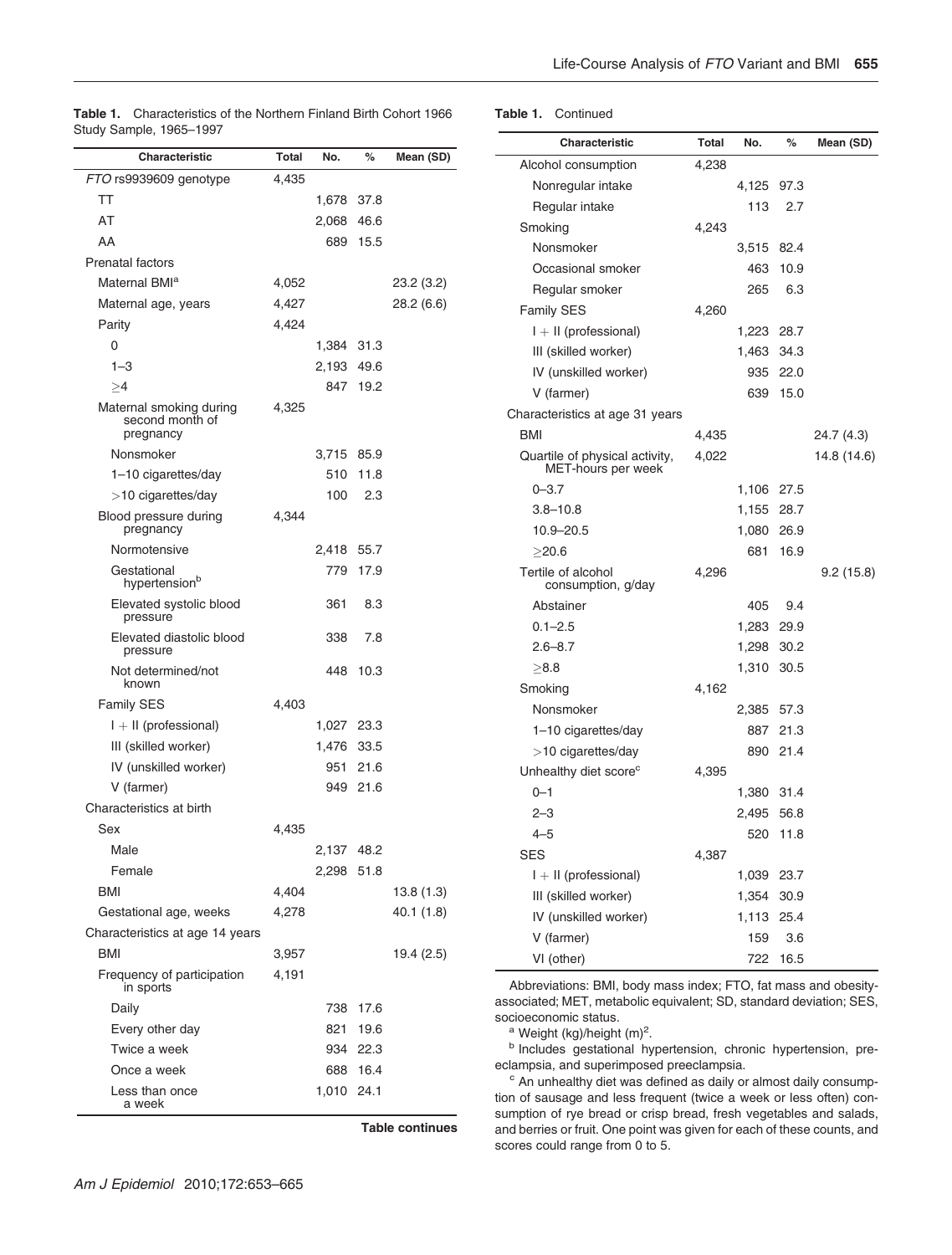

Figure 1. Relation between the fat mass and obesity-associated (FTO) rs9939609 genotype and A) maternal body mass index (BMI; weight (kg)/ height (m)2 ); B) the subject's own BMI at birth; C) BMI at age 14 years; and D) BMI at age 31 years in the Northern Finland Birth Cohort 1966, 1965– 1997. Data are presented as geometric mean values (circles) with back-transformed 95% confidence intervals (bars). Results were adjusted for sex and gestational age (for birth BMI) or sex only (for BMI at ages 14 and 31 years).

often) (36). The subjects were asked how often they participated in sports after school hours and were classified into 5 physical activity groups: 1) daily, 2) every other day, 3) twice a week, 4) once a week, and 5) less than once a week (37). Familial socioeconomic status was coded similarly to prepregnancy socioeconomic status.

Weight and height at age 31 years were measured at the clinical examination, and BMI was calculated from those measurements. Data on other background variables were obtained from the postal questionnaire filled in at the same age. Smoking during the past year was categorized as 1) nonsmoker, 2)  $1-10$  cigarettes/day, or 3)  $>10$  cigarettes/day. Alcohol consumption was measured with several questions on type, amount, and frequency of alcohol consumption, and the information was validated against 7-day food diaries. It was transformed into daily intake (g/day) (34) and was further classified into abstainers and consumers divided according to tertile of daily intake (Table 1). Frequencies of consumption of various types of food were also ascertained, and an unhealthy diet was defined as daily or almost daily consumption of sausage and less frequent (twice a week or less often) consumption of rye bread or crisp bread, fresh vegetables and salads, and berries or fruit. One point was given for each of these counts (38), and the unhealthy diet

score, ranging from 0 to 5, was used in the analyses. The subjects were also asked about the frequency and duration of light and brisk physical activities. These data were transferred into metabolic equivalent (MET)-hours per week (39) and further classified into quartiles. In the calculations, an intensity value of 3 METs was used for light physical activity and 5 METs was used for brisk physical activity. The subject's own socioeconomic status was based on occupation and employment data. It was classified from I (high) to IV (low), plus farmers and others (student, pensioner, longterm unemployed, or not defined).

#### Statistical analyses

Associations between FTO rs9939609 and maternal prepregnancy BMI, BMI at birth, BMI at age 14 years, and BMI at age 31 years, respectively, were first analyzed with multiple linear regression models assuming an additive model for genotype. All of the outcome variables were natural logarithm-transformed to reduce skewness, and the analyses were adjusted for sex (BMI at ages 14 and 31 years) or sex and gestational age (BMI at birth). Results are presented as geometric mean values and 95% confidence intervals.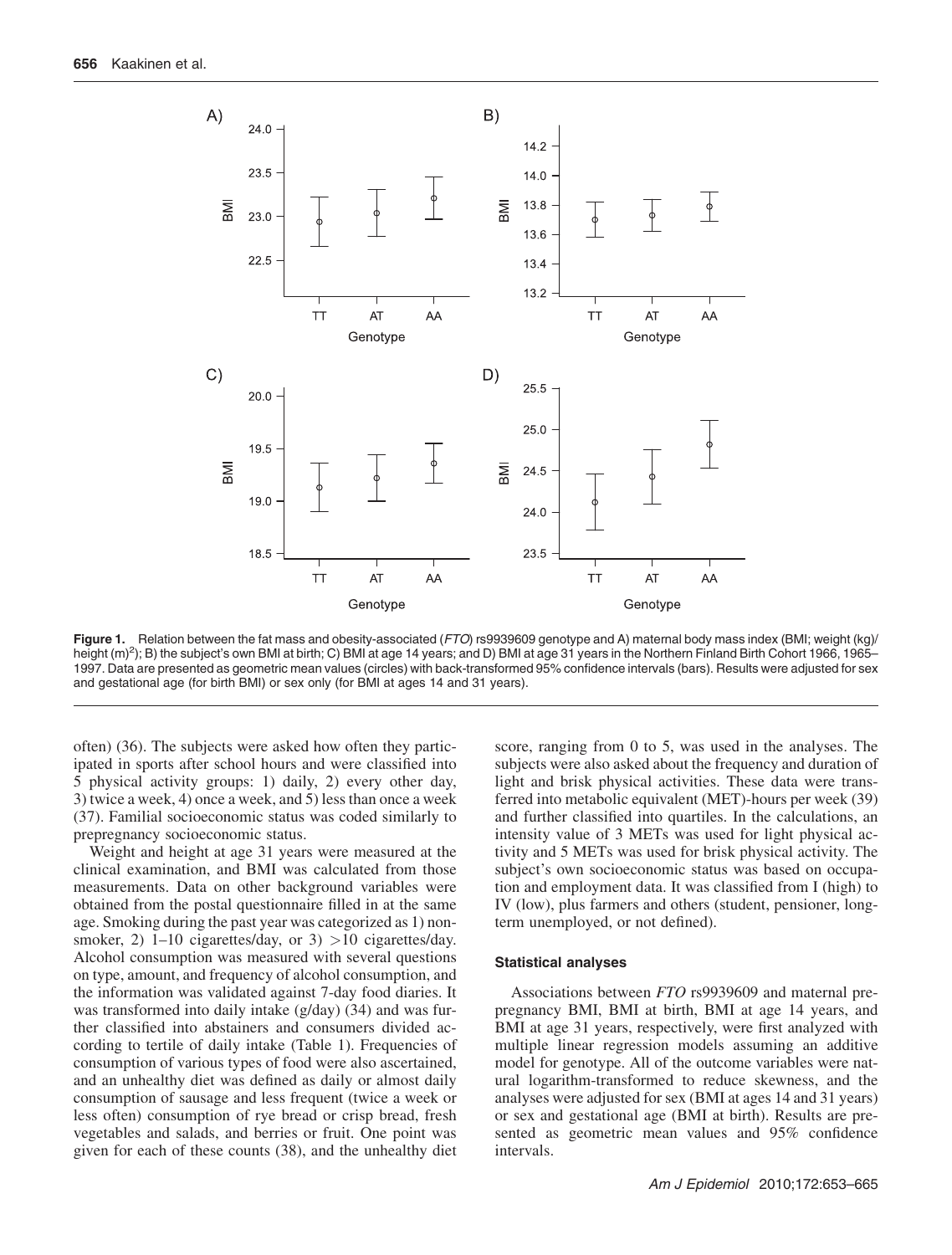

Figure 2. Structural equation model of relations between the fat mass and obesity-associated (FTO) rs9939609 genotype and body mass index (BMI; weight (kg)/height (m)<sup>2</sup>) fitted to data from the Northern Finland Birth Cohort 1966, 1965–1997. Four simultaneous equations were fitted using maternal BMI, BMI at birth, BMI at age 14 years, and BMI at age 31 years as the outcome variables. SES, socioeconomic status.

A SEM approach was used to model the assumed underlying relations between the studied variables. Four simultaneous equations were fitted with maternal prepregnancy BMI, BMI at birth, BMI at age 14 years, and BMI at age 31 years as the outcome variables and assuming additive models for the effect of FTO rs9939609. All data on the outcome variables were natural logarithm-transformed; hence, the results are presented as percentage changes with 95% confidence intervals. Estimation of the parameters was carried out by the method of maximum likelihood, assuming normal distributions for the outcome variables. The expectation-maximization algorithm (40) implemented in Mplus (41) was used in the analyses of incomplete data. The expectation-maximization algorithm relies on the assumption that data are missing at random (42). For comparison, we also estimated model parameters for complete cases only (data not shown). Model evaluations were carried out on the basis of the following goodness-of-fit indices: the comparative fit index and the root mean square error of approximation. The comparative fit index is a fit index that is independent of sample size, and the model is thought to have a good fit if the index exceeds 0.95 (43, 44). The root mean square error of approximation measures the discrepancy between the model and the observed covariance matrix and is expressed per degree of freedom, thus taking into account the complexity of the model. A value less than 0.05 indicates a good fit (45). Modification indices (46) were used in detecting model misspecifications. All of the analyses were conducted with SAS, version 9.1.3 (SAS Institute Inc., Cary, North Carolina) and Mplus, version 3.12 (41). All P values reported are 2-sided.

## RESULTS

The distributions of FTO rs9939609, BMI, and background factors are presented in Table 1. Of the 4,435 study subjects, 46.6% were heterozygous for the risk A allele and 15.5% were AA homozygous. Data on maternal BMI were available for 4,052 subjects, with a mean of 23.2 (standard deviation (SD), 3.2). The subjects' mean BMIs were 13.8 (SD, 1.3) at birth, 19.4 (SD, 2.5) at age 14 years, and 24.7 (SD, 4.3) at age 31 years.

Figure 1 shows the geometric mean BMIs and backtransformed 95% confidence intervals according to FTO rs9939609 genotype. Because the Northern Finland Birth Cohort 1966 was part of the database used in the replication of the original FTO finding, these associations between BMI at ages 14 years and 31 years were reported previously by Frayling et al. (6). We additionally included maternal BMI and BMI at birth in the analyses. Carrying the risk A allele was associated with a 1.40% (95% confidence interval (CI): 0.72, 2.09) higher BMI at age 31 years (per A-allele change from an adjusted additive model corresponding to a 0.34 unit (95% CI: 0.18, 0.51) higher BMI,  $P = 5.1 \times 10^{-5}$ ) and a 0.58% (95% CI: 0.00, 1.16) higher BMI at age 14 years (0.11-unit higher BMI (95% CI: 0.00, 0.22),  $P = 0.05$ ). Weaker evidence of effects pointing in the same direction on maternal BMI and BMI at birth were also observed (maternal BMI: 0.55% (95% CI: -0.05, 1.14), corresponding to 0.11 units (95% CI:  $-0.01$ , 0.22),  $P = 0.07$ ; BMI at birth: 0.32% (95% CI: -0.09, 0.72), corresponding to 0.04 units  $(95\% \text{ CI: } -0.01, 0.10), P = 0.12).$ 

The SEM fitted to the data is depicted in Figure 2. It shows the relations we assumed to be underlying among the available variables in our study sample, based on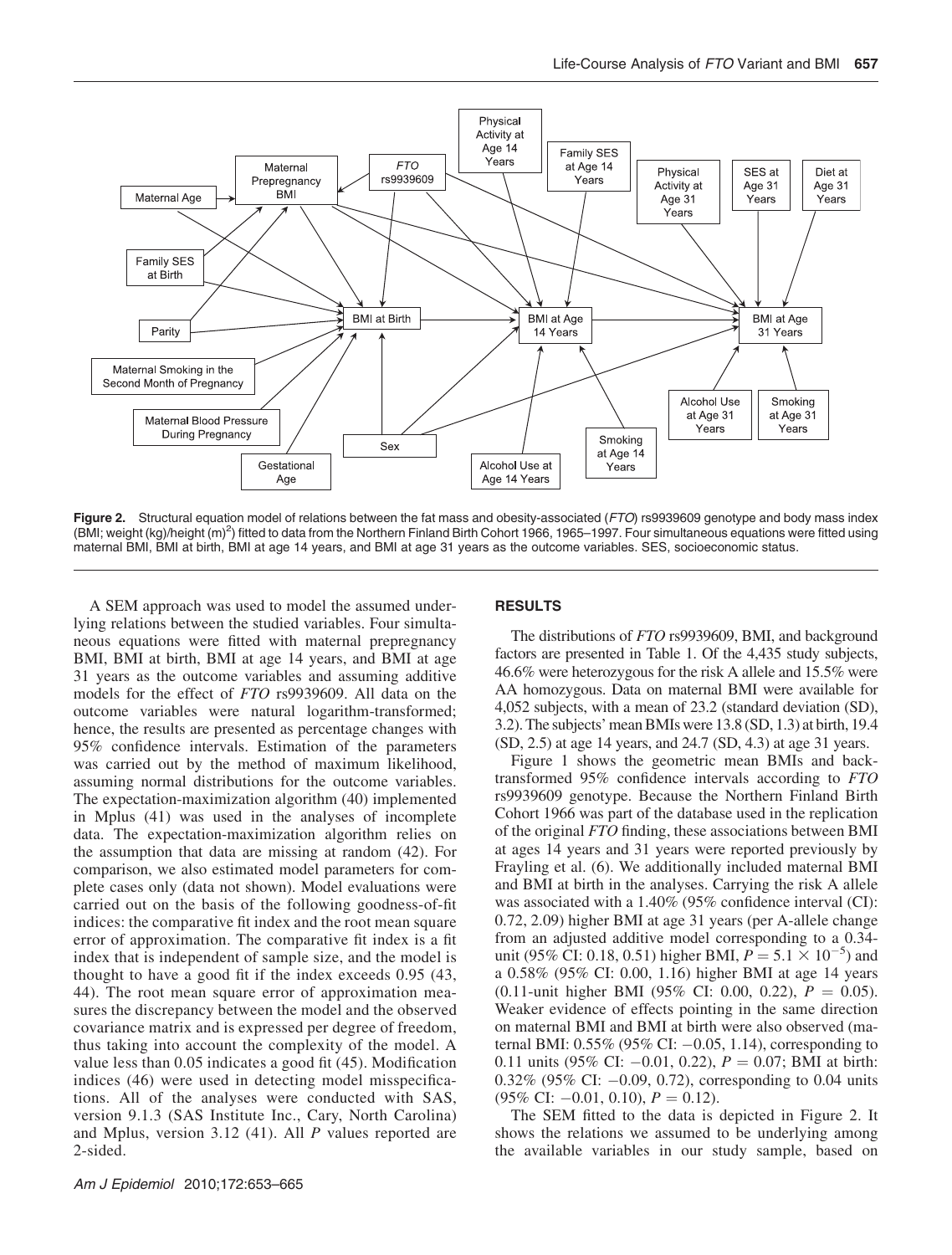| <b>Model</b>                             | ß<br>$(x10^{-3})$ | <b>Standard</b><br>Error<br>$(x10^{-3})$ | <b>Standardized</b><br>β | P Value | Change,<br>‰ | 95% CI         | Corresponding<br><b>Change in Mean</b><br>BMI, $g/m2$ | 95% CI        |
|------------------------------------------|-------------------|------------------------------------------|--------------------------|---------|--------------|----------------|-------------------------------------------------------|---------------|
| Maternal BMIa,b                          |                   |                                          |                          |         |              |                |                                                       |               |
| FTO rs9939609 (additive<br>model)        | 6.00              | 2.73                                     | 0.031                    | 0.03    | 6.18         | 0.64, 12.0     | 143                                                   | 14.9, 279     |
| Maternal age, years                      | 6.53              | 0.39                                     | 0.325                    | < 0.001 | 6.75         | 5.94, 7.56     | 157                                                   | 138, 176      |
| Parity                                   |                   |                                          |                          |         |              |                |                                                       |               |
| 0                                        | Referent          |                                          |                          |         |              |                |                                                       |               |
| $1 - 3$                                  | 20.1              | 4.34                                     | 0.150                    | < 0.001 | 22.2         | 12.3, 33.1     | 516                                                   | 285, 768      |
| >4                                       | 50.2              | 7.86                                     | 0.376                    | < 0.001 | 65.2         | 41.6, 92.7     | 1,512                                                 | 965, 2,150    |
| Family SES at birth                      |                   |                                          |                          |         |              |                |                                                       |               |
| $I + II$ (professional)                  | Referent          |                                          |                          |         |              |                |                                                       |               |
| III (skilled worker)                     | 4.46              | 4.77                                     | 0.034                    | 0.35    | 4.56         | $-4.78, 14.8$  | 106                                                   | $-111, 344$   |
| IV (unskilled worker)                    | 11.8              | 5.76                                     | 0.088                    | 0.04    | 12.5         | 0.51, 26.0     | 290                                                   | 11.9, 602     |
| V (farmer)                               | 25.8              | 5.79                                     | 0.192                    | < 0.001 | 29.4         | 15.5, 44.9     | 682                                                   | 360, 1,042    |
| BMI at birth <sup>b</sup>                |                   |                                          |                          |         |              |                |                                                       |               |
| FTO rs9939609 (additive<br>model)        | 2.56              | 1.91                                     | 0.018                    | 0.18    | 2.60         | $-1.18, 6.52$  | 35.8                                                  | $-16.3, 90.0$ |
| Sex (female vs. male)                    | $-6.00$           | 2.70                                     | $-0.062$                 | 0.03    | $-5.83$      | $-10.7, -0.71$ | $-80.4$                                               | $-147, -9.80$ |
| Gestational age, weeks                   | 15.2              | 0.89                                     | 0.288                    | < 0.001 | 16.4         | 14.4, 18.5     | 227                                                   | 199, 255      |
| Log maternal BMI                         | 0.11              | 0.01                                     | 0.155                    | < 0.001 | 0.11         | 0.09, 0.14     | 1.60                                                  | 1.20, 1.90    |
| Maternal age, years                      | $-0.51$           | 0.31                                     | $-0.035$                 | 0.09    | $-0.51$      | $-1.10, 0.09$  | $-7.00$                                               | $-15.2, 1.20$ |
| Parity                                   |                   |                                          |                          |         |              |                |                                                       |               |
| 0                                        | Referent          |                                          |                          |         |              |                |                                                       |               |
| $1 - 3$                                  | 30.8              | 3.42                                     | 0.316                    | < 0.001 | 36.0         | 27.2, 45.4     | 497                                                   | 375, 627      |
| >4                                       | 43.6              | 5.53                                     | 0.447                    | < 0.001 | 54.6         | 38.7, 72.3     | 753                                                   | 534, 997      |
| Maternal smoking                         |                   |                                          |                          |         |              |                |                                                       |               |
| Nonsmoker                                | Referent          |                                          |                          |         |              |                |                                                       |               |
| 1-10 cigarettes/day                      | $-11.9$           | 4.45                                     | $-0.124$                 | 0.01    | $-11.2$      | $-18.7, -3.16$ | $-155$                                                | $-257, -43.6$ |
| $>10$ cigarettes/day                     | $-31.0$           | 8.99                                     | $-0.317$                 | 0.001   | $-26.6$      | $-38.5, -12.5$ | $-367$                                                | $-531, -172$  |
| Maternal blood pressure                  |                   |                                          |                          |         |              |                |                                                       |               |
| Normotensive                             | Referent          |                                          |                          |         |              |                |                                                       |               |
| Gestational<br>hypertension <sup>c</sup> | $-18.1$           | 4.04                                     | $-0.185$                 | < 0.001 | $-16.5$      | $-22.9, -9.63$ | $-228$                                                | $-316, -133$  |
| Elevated systolic<br>blood pressure      | 8.11              | 4.98                                     | 0.083                    | 0.10    | 8.44         | $-1.64, 19.6$  | 117                                                   | $-22.7, 270$  |
| Elevated diastolic<br>blood pressure     | $-1.68$           | 5.52                                     | $-0.019$                 | 0.76    | $-1.66$      | $-11.8, 9.57$  | $-23.0$                                               | $-162, 132$   |
| Not determined/not<br>known              | $-3.57$           | 4.81                                     | $-0.036$                 | 0.46    | $-3.51$      | $-12.2, 6.03$  | $-48.4$                                               | $-168, 83.1$  |

Table 2. Results From Structural Equation Modeling of Relations Between the Fat Mass and Obesity-Associated (FTO) rs9939609 Genotype and Life-Course Data in the Northern Finland Birth Cohort 1966, 1965–1997

Table continues

previous knowledge of the associations (38, 47) and the correlation structure of the variables. Note that we also specified a relation between child's genotype and maternal BMI, because half of the child's genotype is inherited from the mother, and thus it partly represents the mother's genotype. The initial model was modified by removing nonsignificant associations whose inclusion would have worsened the overall model fit considerably and by adding new paths based on modification indices. Although we hypothesized that the FTO effect may be mediated through diet, unfortunately it was not possible to examine this adequately with our rather crude diet measurement, which showed no association with the FTO variant. Including a mediating path through diet would also have considerably worsened the overall model fit in terms of the comparative fit index (a drop from 0.92 to 0.74). Additionally, we tested for an interaction between the FTO variant and physical activity, but no evidence for it was observed  $(P > 0.20$  for all interaction terms); thus, the terms were omitted from the final model. All of the mediating paths through BMI measurements were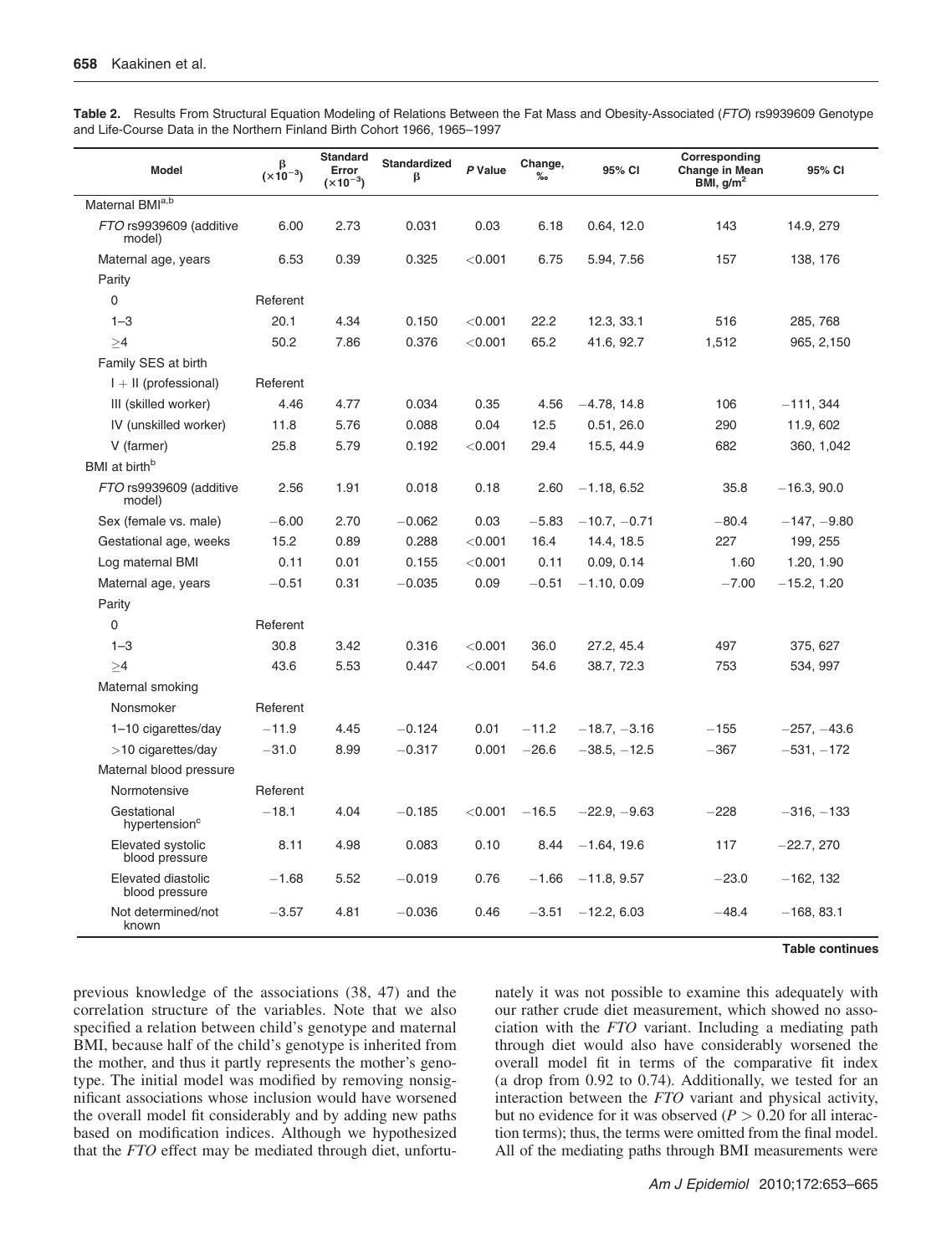#### Table 2. Continued

| <b>Model</b>                                                  | β<br>$(x10^{-3})$ | <b>Standard</b><br>Error<br>$(x10^{-3})$ | <b>Standardized</b><br>β | $P$ Value | Change,<br>‰ | 95% CI         | Corresponding<br>Change in Mean<br>BMI, $g/m2$ | 95% CI         |  |
|---------------------------------------------------------------|-------------------|------------------------------------------|--------------------------|-----------|--------------|----------------|------------------------------------------------|----------------|--|
| Family SES at birth                                           |                   |                                          |                          |           |              |                |                                                |                |  |
| $I + II$ (professional)                                       | Referent          |                                          |                          |           |              |                |                                                |                |  |
| III (skilled worker)                                          | $-10.3$           | 3.65                                     | $-0.106$                 | 0.01      | $-9.82$      | $-16.1, -3.12$ | $-136$                                         | $-222, -43.1$  |  |
| IV (unskilled worker)                                         | $-15.6$           | 4.19                                     | $-0.161$                 | < 0.001   | $-14.5$      | $-21.2, -7.13$ | $-199$                                         | $-293, -98.3$  |  |
| V (farmer)                                                    | $-15.3$           | 4.29                                     | $-0.156$                 | < 0.001   | $-14.1$      | $-21.1, -6.61$ | $-195$                                         | $-291, -91.2$  |  |
| BMI at age 14 years <sup>b</sup>                              |                   |                                          |                          |           |              |                |                                                |                |  |
| FTO rs9939609 (additive<br>model)                             | 4.83              | 2.88                                     | 0.026                    | 0.09      | 4.95         | $-0.82, 11.1$  | 96.1                                           | $-15.8, 214$   |  |
| Sex (female vs. male)                                         | 8.07              | 4.11                                     | 0.062                    | 0.05      | 8.40         | 0.02, 17.5     | 163                                            | 0.40, 339      |  |
| Log birth BMI                                                 | 0.11              | 0.02                                     | 0.080                    | < 0.001   | 0.11         | 0.06, 0.15     | 2.10                                           | 1.20, 2.90     |  |
| Log maternal BMI                                              | 0.17              | 0.02                                     | 0.175                    | < 0.001   | 0.17         | 0.14, 0.20     | 3.30                                           | 2.60, 3.90     |  |
| Frequency of<br>participation in<br>sports at age<br>14 years |                   |                                          |                          |           |              |                |                                                |                |  |
| Daily                                                         | Referent          |                                          |                          |           |              |                |                                                |                |  |
| Every other day                                               | 1.60              | 6.47                                     | 0.013                    | 0.80      | 1.61         | $-10.5, 15.4$  | 31.3                                           | –204, 298      |  |
| Twice a week                                                  | 0.99              | 6.21                                     | 0.007                    | 0.87      | 1.00         | $-10.6, 14.1$  | 19.3                                           | $-205, 273$    |  |
| Once a week                                                   | 5.55              | 7.14                                     | 0.043                    | 0.44      | 5.71         | $-8.11, 21.6$  | 111                                            | $-157, 419$    |  |
| Less than once a week                                         | $-1.61$           | 6.75                                     | $-0.012$                 | 0.81      | $-1.60$      | $-13.8, 12.3$  | $-31.0$                                        | $-267, 239$    |  |
| Alcohol consumption at<br>age 14 years                        |                   |                                          |                          |           |              |                |                                                |                |  |
| Nonregular intake                                             | Referent          |                                          |                          |           |              |                |                                                |                |  |
| Regular intake                                                | 31.6              | 12.6                                     | 0.248                    | 0.01      | 37.2         | 7.18, 75.6     | 721                                            | 139, 1,467     |  |
| Smoking at age 14 years                                       |                   |                                          |                          |           |              |                |                                                |                |  |
| Nonsmoker                                                     | Referent          |                                          |                          |           |              |                |                                                |                |  |
| Occasional smoker                                             | 18.0              | 6.27                                     | 0.138                    | 0.004     | 19.7         | 5.86, 35.4     | 382                                            | 114, 686       |  |
| Regular smoker                                                | 7.38              | 9.06                                     | 0.058                    | 0.42      | 7.66         | $-9.85, 28.6$  | 149                                            | $-191, 554$    |  |
| Family SES at age<br>14 years                                 |                   |                                          |                          |           |              |                |                                                |                |  |
| $I + II$ (professional)                                       | Referent          |                                          |                          |           |              |                |                                                |                |  |
| III (skilled worker)                                          | 2.08              | 4.86                                     | 0.017                    | 0.67      | 2.10         | $-7.18, 12.3$  | 40.8                                           | $-139, 239$    |  |
| IV (unskilled worker)                                         | $-5.21$           | 5.86                                     | $-0.041$                 | 0.37      | $-5.07$      | $-15.4, 6.49$  | $-98.4$                                        | $-298, 126$    |  |
| V (farmer)                                                    | $-1.76$           | 6.13                                     | $-0.014$                 | 0.77      | $-1.75$      | $-12.9, 10.8$  | $-33.9$                                        | $-250, 210$    |  |
| BMI at age 31 years <sup>b</sup>                              |                   |                                          |                          |           |              |                |                                                |                |  |
| FTO rs9939609 (additive<br>model)                             | 9.22              | 2.88                                     | 0.040                    | 0.001     | 9.66         | 3.63, 16.0     | 239                                            | 89.6, 396      |  |
| Sex (female vs. male)                                         | $-44.8$           | 4.77                                     | $-0.278$                 | $<$ 0.001 | $-36.1$      | $-41.8, -29.8$ | $-891$                                         | $-1,032, -737$ |  |

Table continues

left in the model, although some of these paths showed only weak evidence of a direct association (the effect of FTO rs9939609 on BMI at birth and BMI at age 14 years).

Because of the categorical nature of several variables in our analysis, we did not allow for correlations between variables and did not specify associations between sex, alcohol, smoking, and physical activity, for instance. When we conducted the analyses separately for men and women (data not shown), we observed sex differences in the estimated effects of these variables on BMI, but these differences did not influence the estimated effect of the FTO variant on BMI, which was our

main interest in this study. Thus, we report results from the analysis conducted for men and women together.

For cross-validation of our results, we randomly assigned study subjects to a training sample and a validation sample (48); we first conducted the analyses in the training sample and then validated them in the other sample. Because the results did not differ substantially between the samples (data not shown), we merged the samples and report the results for the whole sample.

The model gave a good fit in terms of the root mean square error of approximation (0.025) and an adequate fit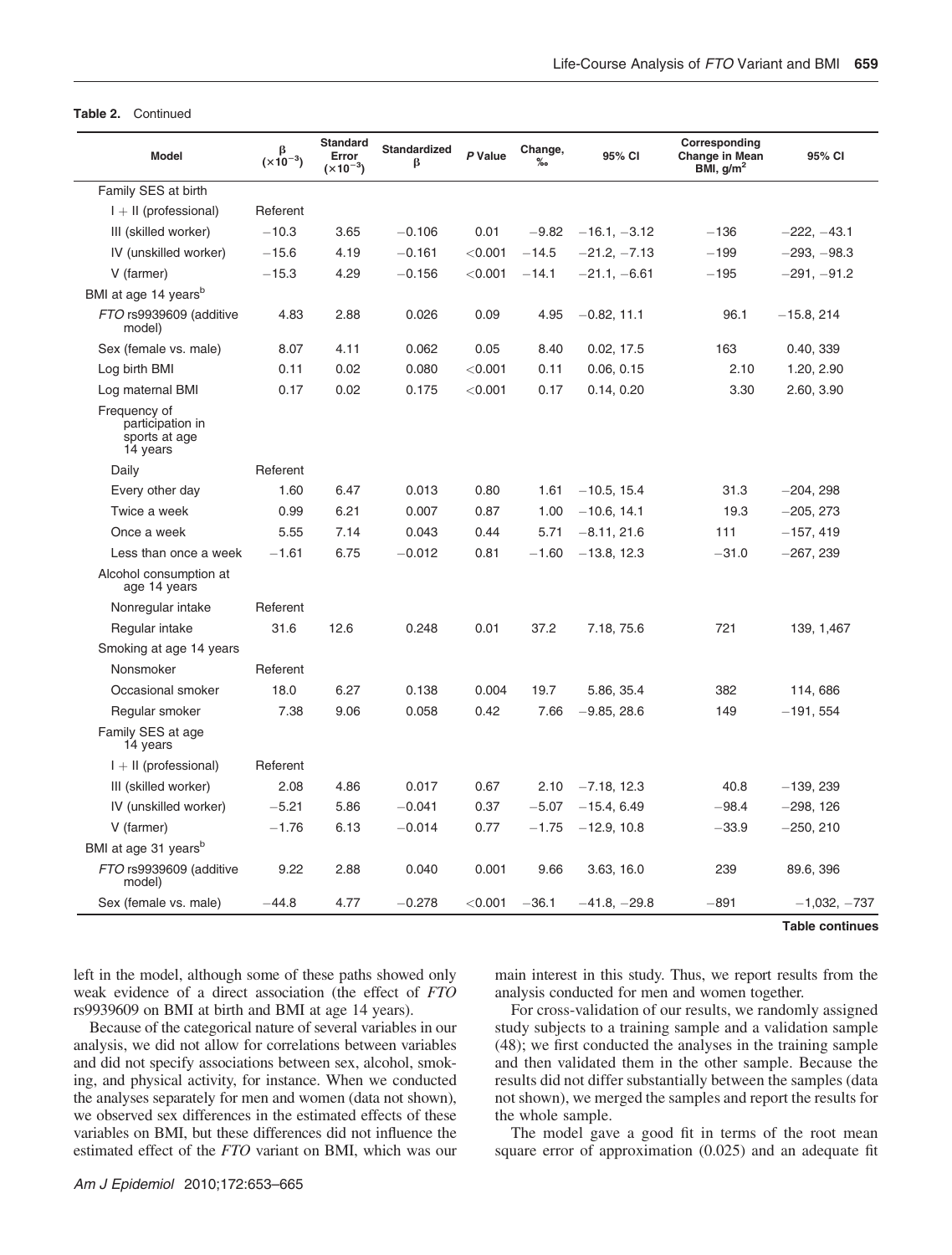### Table 2. Continued

| <b>Model</b>                                            | β<br>$(x10^{-3})$ | <b>Standard</b><br>Error<br>$(x10^{-3})$ | <b>Standardized</b><br>β | P Value | Change,<br>% | 95% CI        | Corresponding<br><b>Change in Mean</b><br>BMI, $g/m2$ | 95% CI         |
|---------------------------------------------------------|-------------------|------------------------------------------|--------------------------|---------|--------------|---------------|-------------------------------------------------------|----------------|
| Log maternal BMI                                        | 0.11              | 0.02                                     | 0.095                    | < 0.001 | 0.11         | 0.08, 0.15    | 2.80                                                  | 2.00, 3.60     |
| Log BMI at age 14 years                                 | 0.66              | 0.03                                     | 0.529                    | < 0.001 | 0.66         | 0.60, 0.72    | 16.4                                                  | 14.9, 17.9     |
| Quartile of physical<br>activity, MET-hours<br>per week |                   |                                          |                          |         |              |               |                                                       |                |
| $0 - 3.7$                                               | 26.5              | 6.83                                     | 0.165                    | 0.001   | 30.4         | 14.0, 49.0    | 750                                                   | 347, 1, 211    |
| $3.8 - 10.8$                                            | 15.1              | 5.98                                     | 0.093                    | 0.01    | 16.3         | 3.41, 30.7    | 402                                                   | 84.1, 759      |
| $10.9 - 20.5$                                           | 2.39              | 5.59                                     | 0.015                    | 0.67    | 2.42         | $-8.21, 14.3$ | 59.8                                                  | $-203, 353$    |
| >20.6                                                   | Referent          |                                          |                          |         |              |               |                                                       |                |
| Tertile of alcohol<br>consumption, g/day                |                   |                                          |                          |         |              |               |                                                       |                |
| Abstainer                                               | Referent          |                                          |                          |         |              |               |                                                       |                |
| $0.1 - 2.5$                                             | $-3.70$           | 8.39                                     | $-0.022$                 | 0.66    | $-3.63$      | $-18.2, 13.6$ | $-89.7$                                               | $-451, 336$    |
| $2.6 - 8.7$                                             | $-7.56$           | 8.16                                     | $-0.048$                 | 0.35    | $-7.29$      | $-21.0.8.80$  | $-180$                                                | $-519, 217$    |
| >8.8                                                    | 8.93              | 8.43                                     | 0.054                    | 0.29    | 9.34         | $-7.32, 29.0$ | 231                                                   | $-181, 716$    |
| Smoking at age 31 years                                 |                   |                                          |                          |         |              |               |                                                       |                |
| Nonsmoker                                               | Referent          |                                          |                          |         |              |               |                                                       |                |
| 1-10 cigarettes/day                                     | 3.86              | 5.53                                     | 0.024                    | 0.49    | 3.93         | $-6.74, 15.8$ | 97.1                                                  | $-167, 391$    |
| $>10$ cigarettes/day                                    | $-9.52$           | 5.94                                     | $-0.059$                 | 0.11    | $-9.08$      | $-19.1, 2.14$ | $-224$                                                | $-471, 52.8$   |
| Unhealthy diet score <sup>d</sup>                       | 4.65              | 2.01                                     | 0.033                    | 0.02    | 4.76         | 0.70, 8.97    | 118                                                   | 17.3, 222      |
| SES at age 31 years                                     |                   |                                          |                          |         |              |               |                                                       |                |
| $I + II$ (professional)                                 | Referent          |                                          |                          |         |              |               |                                                       |                |
| III (skilled worker)                                    | 15.4              | 5.67                                     | 0.094                    | 0.01    | 16.6         | 4.34, 30.3    | 410                                                   | 107, 749       |
| IV (unskilled worker)                                   | 11.1              | 5.21                                     | 0.069                    | 0.04    | 11.8         | 0.90, 23.8    | 290                                                   | 22.3, 587      |
| V (farmer)                                              | 18.7              | 11.3                                     | 0.118                    | 0.10    | 20.5         | $-3.48, 50.5$ | 507                                                   | $-86.0, 1,248$ |
| VI (other)                                              | 19.8              | 6.88                                     | 0.124                    | 0.004   | 21.9         | 6.52, 39.5    | 541                                                   | 161, 976       |

Abbreviations: BMI, body mass index; CI, confidence interval; FTO, fat mass and obesity-associated; MET, metabolic equivalent; SES, socioeconomic status.<br><sup>a</sup> Weight (kg)/height (m)<sup>2</sup>.

<sup>b</sup> The outcome variables maternal BMI and BMI at birth, age 14 years, and age 31 years were natural logarithm-transformed.

<sup>c</sup> Includes gestational hypertension, chronic hypertension, preeclampsia, and superimposed preeclampsia.

<sup>d</sup> An unhealthy diet was defined as daily or almost daily consumption of sausage and less frequent (twice a week or less often) consumption of rye bread or crisp bread, fresh vegetables and salads, and berries or fruit. One point was given for each of these counts, and scores could range from 0 to 5.

in terms of the comparative fit index (0.92). The regression coefficients conditional on all of the variables in the SEM analysis are shown in Table 2. Note that because of some very small effect sizes, the estimates are presented in  $10^{-3}$ scale, the changes are presented in per mils (per 1,000), and the corresponding changes in mean BMI are presented in  $g/m^2$  instead of the conventional kg/m<sup>2</sup>. The standardized  $\beta$ coefficients are used to compare the relative importance of the independent variables, since they describe the change in the outcome variable in SD units per a 1-SD change in the continuous predictor and per the change from 0 to 1 in a binary predictor. These standardized coefficients suggest that FTO rs9939609 would have a modest effect on BMI in comparison with some of the early background exposures, which show a much stronger independent effect (e.g., the standardized regression coefficients for maternal BMI were 0.031 SD units for the FTO variant and 0.325 SD units for

maternal age). However, for outcomes in adulthood, the estimated effect of the FTO variant on BMI was comparable with that of smoking and socioeconomic status (for example). The model including both genetic and life-course factors explained 20% of the total variation in maternal BMI and explained 16%, 5%, and 34% of the variation in BMI at birth, age 14 years, and age 31 years, respectively.

Table 3 shows the estimated indirect, direct, and total effects of the FTO variant on BMI, calculated assuming that the relations depicted in Figure 2 are correct. The total effects of FTO rs9939609 on maternal BMI, BMI at birth, and BMI at age 14 years were strengthened in comparison with the cross-sectional explorative analyses shown in Figure 1. For BMI at age 31 years, the evidence for the association remained strong ( $\vec{P} = 5.0 \times 10^{-5}$ ). The estimated direct effect of a per-A-allele change (conditional on all of the other variables in the model) on adult BMI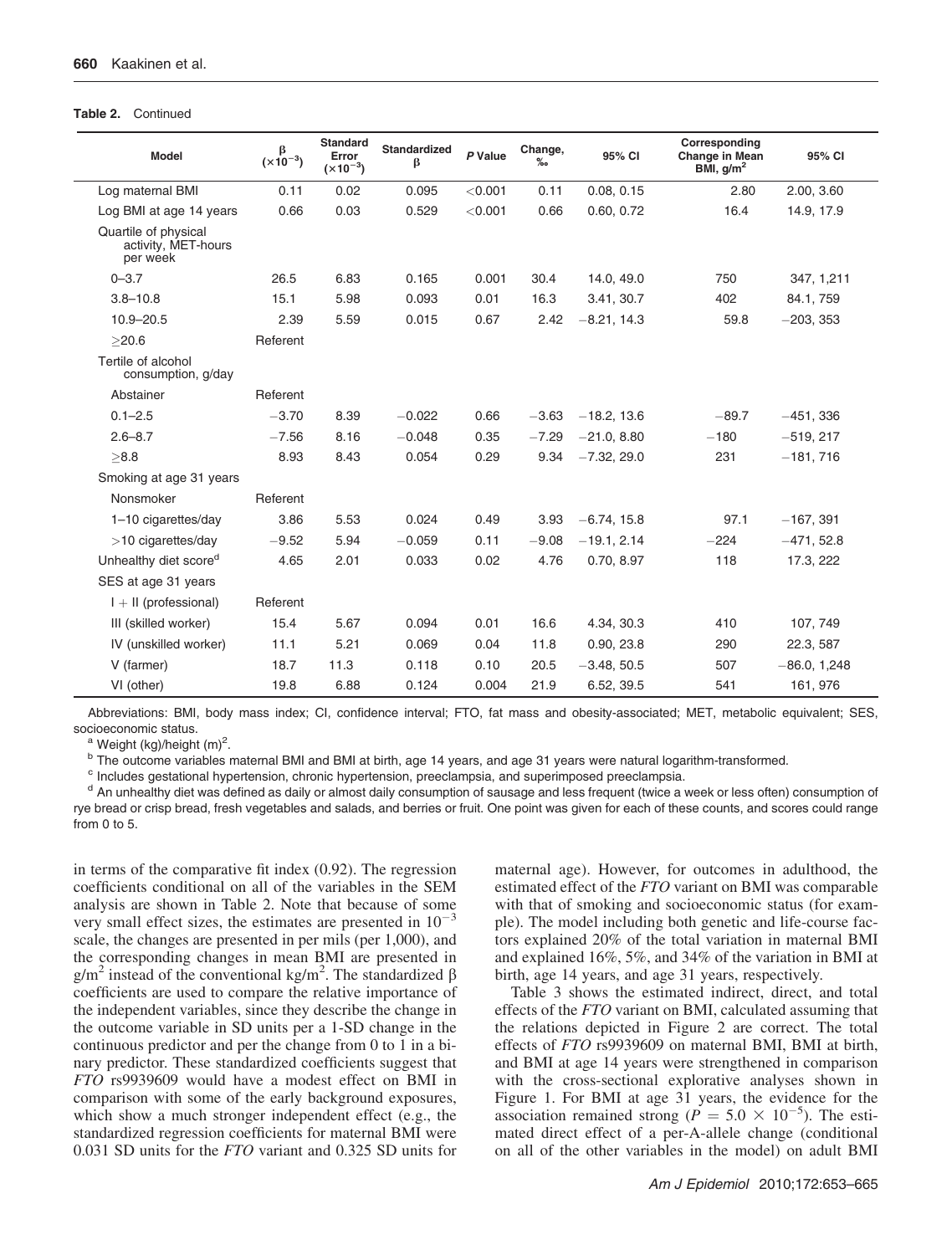| <b>Model</b>                                                | ß<br>$(x10^{-3})$ | <b>Standard</b><br>Error<br>$(x10^{-3})$ | <b>Standardized</b><br>β | P Value              | Change,<br>% | 95% CI        | Corresponding<br>Change in Mean<br>BMI, $g/m2$ | 95% CI        |
|-------------------------------------------------------------|-------------------|------------------------------------------|--------------------------|----------------------|--------------|---------------|------------------------------------------------|---------------|
| Maternal BMI <sup>a</sup>                                   |                   |                                          |                          |                      |              |               |                                                |               |
| <b>Total effect</b>                                         | 6.00              | 2.73                                     | 0.031                    | 0.03                 | 6.18         | 0.64, 12.0    | 143                                            | 14.9, 279     |
| <b>BMI</b> at birth                                         |                   |                                          |                          |                      |              |               |                                                |               |
| <b>Total effect</b>                                         | 3.24              | 1.94                                     | 0.023                    | 0.09                 | 3.30         | $-0.56, 7.30$ | 45.5                                           | $-7.71, 101$  |
| Total indirect effect                                       | 0.68              | 0.32                                     | 0.005                    | 0.03                 | 0.68         | 0.06, 1.31    | 9.42                                           | 0.84, 18.1    |
| 1) FTO-maternal<br><b>BMI-birth BMI</b>                     | 0.68              | 0.32                                     | 0.005                    | 0.03                 | 0.68         | 0.06, 1.31    | 9.42                                           | 0.84, 18.1    |
| Direct effect                                               | 2.56              | 1.91                                     | 0.018                    | 0.18                 | 2.60         | $-1.18, 6.52$ | 35.8                                           | –16.3, 90.0   |
| BMI at age 14 years                                         |                   |                                          |                          |                      |              |               |                                                |               |
| <b>Total effect</b>                                         | 6.19              | 2.95                                     | 0.033                    | 0.04                 | 6.39         | 0.41, 12.7    | 124                                            | 7.88, 23.5    |
| Total indirect effect                                       | 1.36              | 0.55                                     | 0.007                    | 0.01                 | 1.37         | 0.28, 2.47    | 26.6                                           | 5.52, 47.8    |
| 1) FTO-maternal<br>BMI-BMI at 14                            | 1.02              | 0.48                                     | 0.005                    | 0.03                 | 1.02         | 0.08, 1.97    | 19.8                                           | 1.55, 38.3    |
| 2) FTO-birth<br>BMI-BMI at 14                               | 0.27              | 0.21                                     | 0.001                    | 0.19                 | 0.27         | $-0.14, 0.68$ | 5.28                                           | $-2.67, 13.3$ |
| 3) FTO-maternal<br>BMI-birth BMI-<br>BMI at 14              | 0.07              | 0.04                                     | 0.000                    | 0.05                 | 0.07         | 0.00, 0.14    | 1.40                                           | $-0.01, 2.81$ |
| Direct effect                                               | 4.83              | 2.88                                     | 0.026                    | 0.09                 | 4.95         | $-0.82, 11.1$ | 92.1                                           | $-15.8, 214$  |
| BMI at age 31 years                                         |                   |                                          |                          |                      |              |               |                                                |               |
| <b>Total effect</b>                                         | 14.0              | 3.45                                     | 0.060                    | $5.0 \times 10^{-5}$ | 15.0         | 7.50, 23.1    | 371                                            | 185, 570      |
| Total indirect effect                                       | 4.78              | 2.04                                     | 0.021                    | 0.02                 | 4.90         | 0.79, 9.17    | 121                                            | 19.6, 227     |
| 1) FTO-maternal<br>BMI-BMI at 31                            | 0.69              | 0.33                                     | 0.003                    | 0.04                 | 0.69         | 0.04, 1.34    | 17.0                                           | 1.02, 33.1    |
| 2) FTO-BMI at<br>14-BMI at 31                               | 3.20              | 1.90                                     | 0.014                    | 0.09                 | 3.25         | $-0.53, 7.17$ | 80.2                                           | –13.0, 177    |
| 3) FTO-maternal<br>BMI-BMI at 14-<br>BMI at 31              | 0.67              | 0.32                                     | 0.003                    | 0.03                 | 0.67         | 0.05, 1.30    | 16.7                                           | 1.20, 32.2    |
| 4) FTO-birth BMI-<br>BMI at 14-BMI<br>at 31                 | 0.18              | 0.14                                     | 0.001                    | 0.19                 | 0.18         | $-0.09, 0.45$ | 4.45                                           | $-2.28, 11.2$ |
| 5) FTO-maternal<br>BMI-birth BMI-<br>BMI at 14-BMI<br>at 31 | 0.05              | 0.02                                     | 0.000                    | 0.05                 | 0.05         | 0.00, 0.10    | 1.19                                           | 0.02, 2.35    |
| Direct effect                                               | 9.22              | 2.88                                     | 0.040                    | 0.001                | 9.66         | 3.63, 16.0    | 239                                            | 89.6, 396     |

Table 3. Direct, Indirect, and Total Effects of Fat Mass and Obesity-Associated (FTO) Genotype rs9939609 on Body Mass Index During the Life Course in the Northern Finland Birth Cohort 1966, 1965–1997

Abbreviations: BMI, body mass index; CI, confidence interval; FTO, fat mass and obesity-associated.  $^{\text{a}}$  Weight (kg)/height (m)<sup>2</sup>.

was 0.97% (95% CI: 0.36, 1.60), which corresponds to an increase of 0.24 units (95% CI: 0.09, 0.40) in mean BMI. Indirect effects of the FTO variant were observed through maternal BMI, BMI at birth, and BMI at age 14 years (Figure 2, Table 3). The effects through BMI at birth were modest, since the association between the FTO variant and BMI at birth was of small magnitude (0.26%, 95%  $CI: -0.12, 0.65$ ). Adding all of the indirect effects together, an increase of 0.49% (95% CI: 0.08, 0.92) in adult BMI was observed, which is equivalent to 0.12 units (95% CI: 0.02, 0.23). The total effect, which is the sum of the indirect and direct effects, was then 1.50% (95% CI: 0.75, 2.30), corresponding to a 0.37-unit (95% CI: 0.19, 0.57) increase in mean BMI.

## Attrition and missing data

The subset of Northern Finland Birth Cohort 1966 subjects who participated in the clinical examination at age 31 years has been shown to be well-representative of the original study population (49). We further compared the distributions of all of the variables used in the present study between subjects who had complete data on all of the selected variables ( $n = 2,761$ ) and those who had missing information on at least 1 of the variables ( $n = 1,674$ ). With regard to the maternal characteristics, subjects with missing values on any of the variables used in the analyses were more likely to have a slightly older mother (mean age at delivery  $= 28.5$  years vs. 28.0 years), a mother with more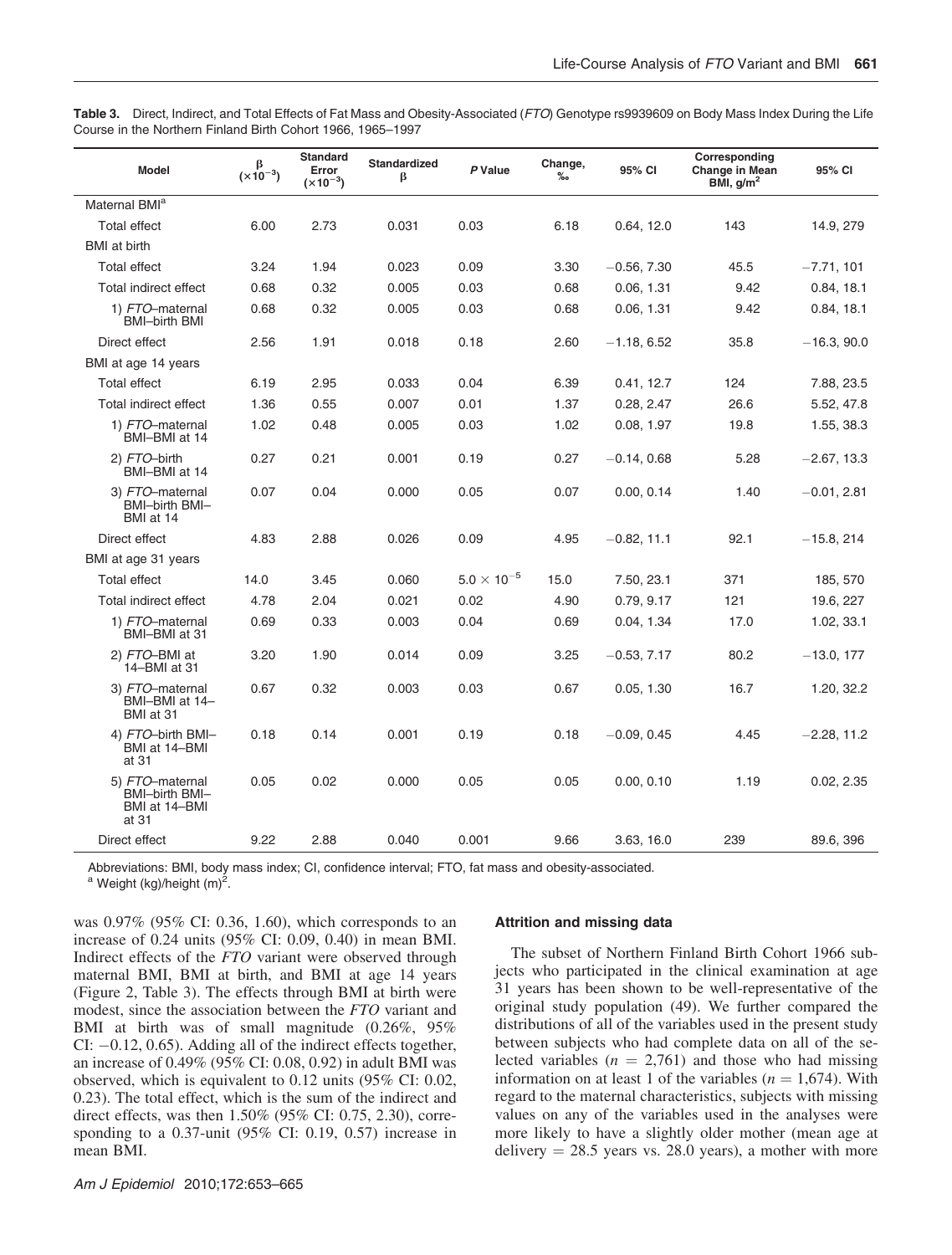children (mean parity  $= 3.2$  vs. 2.8), a mother belonging to a lower socioeconomic status group (proportion of unskilled workers  $= 25\%$  vs. 20%), and a mother who was a heavy smoker during pregnancy (3.6% smoking >10 cigarettes/ day vs. 1.6%) in comparison with subjects with complete data. The subjects with missing data on any of the variables used in the analyses were themselves more likely to be male (52% vs. 47%), to be physically inactive at age 14 years (28% vs. 22%), to be a regular smoker both at age 14 years (7.2% vs. 5.8%) and at age 31 years (28% vs. 18%), and to come from a lower socioeconomic status group both at age 14 years (proportion of unskilled workers  $= 25\%$  vs. 20%) and at age 31 years (30% vs. 23%).

We fitted a SEM for complete cases only  $(n = 2,761)$ ; data not shown) and compared the estimates with those obtained from analysis including all cases. In general, all of the estimates pointed in the same direction and were approximately of the same magnitude as in the all-cases analysis, but the effect of the *FTO* variant on BMI at age 14 years was attenuated in the complete-case analyses ( $\tilde{\beta} = 1.22 \times 10^{-3}$ , 95% CI:  $-7.46 \times 10^{-3}$ ,  $9.89 \times 10^{-3}$ ) as compared with the allcases analyses ( $\beta = 4.83 \times 10^{-3}$ , 95% CI:  $-2.60 \times 10^{-3}$ ,  $12.3 \times 10^{-3}$ ). Note that the variables identified as influencing the missingness mechanisms were included in the model used for the all-cases analysis, and therefore imbalances between completers and noncompleters were implicitly taken into account in the all-cases analyses.

#### **DISCUSSION**

We analyzed the effects of FTO rs9939609 on BMI in a large sample with good representation of the general population of northern Finland using SEM, taking advantage of data on a large selection of nongenetic exposures associated with BMI during the life course. This study provided positive evidence for an association between the FTO variant and adult BMI despite control for several factors during the life course, and weaker evidence for associations with BMI at age 14 years and maternal BMI.

In this study, we were not able to observe any mediation or modification of the genetic effect through potentially relevant health behavioral exposures. However, the study showed that nongenetic life-course factors are important determinants of BMI development in addition to genetic factors, since many of these factors had a strong independent effect on BMI. We identified mediation through earlier BMI development, which is in line with previous findings that the FTO polymorphism would start affecting BMI by the time of adolescence (6, 9–11). However, the effect of the FTO variant on adult BMI was not fully mediated via earlier BMI development, indicating that the variant continues to function actively over the later life course as well. This is an important observation, since age-varying associations may cause failure to replicate a genetic-association finding (50, 51).

Our inability to find evidence for any mediation or modification through behavioral variables may be due to the low precision of some of the variables available in the present study. For instance, our rather crude measure of unhealthy diet, which is a surrogate for total energy intake, was inadequate in the attempt to shed light on the contradictory findings about the association between nutrition and FTO. The quality of data seems to play a huge role in the detection of gene-environment interaction analyses (52). In addition, we acknowledge a need for bigger sample sizes, since complicated models with several parameters require quite substantial sample sizes, as do gene-environment interaction analyses (53, 54).

The estimation of indirect and direct effects assumes that the specified model is correct (55). We aimed to build a model that would be a good approximation of the reality by including several relevant variables in the model. An indication of successful selection and model-fitting, in spite of some inaccuracies in variable measurement, was the fact that (for instance) the assumed model explained 34% of the total variation in adult BMI. However, one drawback of these models is that they are difficult to replicate in other cohorts as such, because not many cohorts have similar data. Therefore, we conducted cross-validation within the study population itself as a sensitivity check of the estimates.

Our analyses were conducted using observations with missing values via the expectation-maximization algorithm in maximum likelihood estimation. This allowed us to use the data to their full potential, with a noteworthy increase in statistical power. This is important in studies utilizing life-course data, since attrition and missing values are common in data collected over a long period of time. The expectation-maximization algorithm relies on the assumption that data are missing at random, which cannot be tested in practice (56). However, we conducted the analysis for complete cases only, and the estimates obtained were of a similar direction and, for most of the parameters, a similar magnitude as those from the analysis using observations with missing values. Only the estimated effect of the FTO variant on BMI at age 14 years was notably attenuated in the complete-case analyses as compared with the all-cases analyses. However, the 95% confidence intervals for the parameter estimates from the analyses overlapped.

The other advantage of using SEM is that it deals with the collinearity problem efficiently. We had repeated measurements of several variables, and putting them into a single equation in the multiple regression analysis could have produced problems in estimation due to collinearity, as demonstrated in a similar kind of study including repeated BMI measurements by Gamborg et al. (57). By using SEM, we avoided this problem and also obtained interpretable estimates of indirect and direct effects.

Recently, Mendelian randomization (58) has been widely used to study the mediating effect of variables in genetic epidemiology, and SEM has been very rarely used to address causal questions. The commentary by Tu (59) also highlighted the underutilization of SEM in epidemiology. Tu concluded that SEM might be a step in the right direction in the field of epidemiology. Especially in the genetic field, the advantages of SEM have been utilized in systems biology, quantitative trait loci analysis, twin studies, animal models, and linkage analyses (e.g., see Stein et al. (60)), but its use in genetic epidemiology is still very limited. However, some promising studies that have investigated gene-environment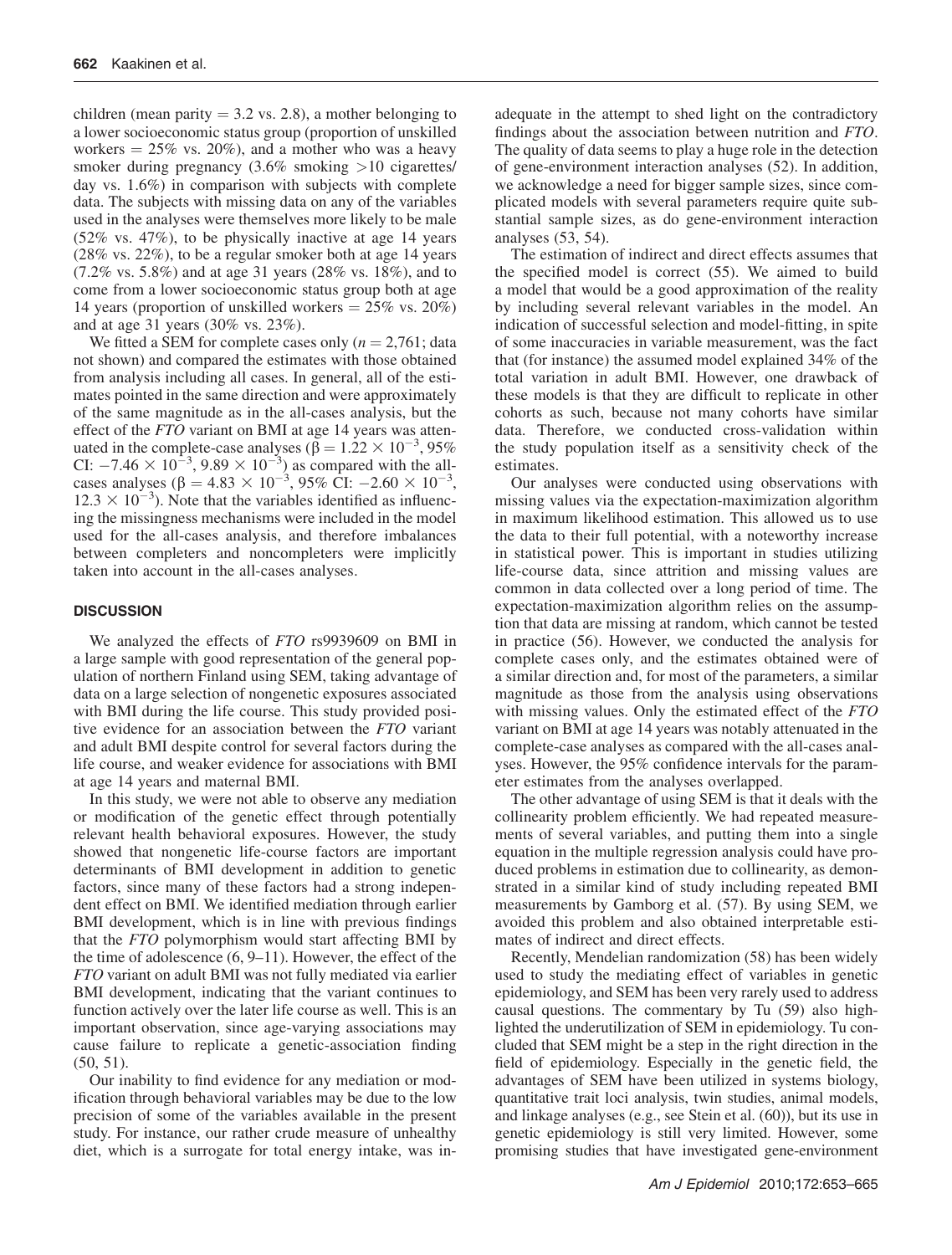Finland); the European Commission (European Birth-Life Course Studies (EURO-BLCS), Framework 5 award QLG1- CT-2000-01643); the US National Heart, Lung, and Blood

interactions using this method have already been published (61, 62).

In conclusion, we estimated the effects of the FTO rs9939609 variant on BMI measurements taken over the life course in the largest study so far to collect extensive data from early pregnancy to adulthood, using a SEM approach, and we showed that the associations remain robust despite controlling for several relevant factors during the life course. Mediation of the FTO effect on adult BMI was observed via body mass development but not via an interaction with physical activity. Evidence for mediation or effect modification by diet could not be evaluated. More analyses of this kind should be carried out in large cohort studies with adequate statistical power that have carefully collected information over the life course. SEM proved to be an efficient analytical tool for modeling the complex networks around genetic and nongenetic variables.

## ACKNOWLEDGMENTS

Author affiliations: Institute of Health Sciences, Faculty of Medicine, University of Oulu, Oulu, Finland (Marika Kaakinen, Marjo-Riitta Järvelin); Biocenter Oulu, University of Oulu, Oulu, Finland (Marika Kaakinen, Karl-Heinz Herzig, Marjo-Riitta Järvelin); Department of Mathematical Sciences, Faculty of Science, University of Oulu, Oulu, Finland (Esa Läärä); Department of Lifecourse and Services, National Institute of Health and Welfare, Oulu, Finland (Anneli Pouta, Marjo-Riitta Järvelin); Institute of Clinical Medicine/Obstetrics and Gynaecology, Faculty of Medicine, University of Oulu, Oulu, Finland (Anna-Liisa Hartikainen); Finnish Institute of Occupational Health, Oulu, Finland (Jaana Laitinen, Tuija H. Tammelin); LIKES Research Center for Sport and Health Sciences, Jyväskylä, Finland (Tuija H. Tammelin); Institute of Biomedicine/ Physiology, Faculty of Medicine, University of Oulu, Oulu (Karl-Heinz Herzig); Department of Psychiatry, Kuopio University Hospital, Kuopio, Finland (Karl-Heinz Herzig); Department of Epidemiology and Biostatistics, School of Public Health, Imperial College London, London, United Kingdom (Ulla Sovio, Paul Elliott, Marjo-Riitta Järvelin); Oxford Centre for Diabetes, Endocrinology and Metabolism, University of Oxford, Oxford, United Kingdom (Amanda J. Bennett, Mark I. McCarthy); Wellcome Trust Centre for Human Genetics, University of Oxford, Oxford, United Kingdom (Mark I. McCarthy); Institute for Molecular Medicine, University of Helsinki, Helsinki, Finland (Leena Peltonen); Broad Institute, Harvard University and Massachusetts Institute of Technology, Cambridge, Massachusetts (Leena Peltonen); Wellcome Trust Sanger Institute, Cambridge, United Kingdom (Leena Peltonen); and Medical Statistics Unit, Department of Epidemiology and Population Health, London School of Hygiene and Tropical Medicine, London, United Kingdom (Bianca De Stavola).

This work was supported by the Academy of Finland (project grants 104781 and 120315 and the Center of Excellence in Complex Disease Genetics); University Hospital Oulu (Oulu, Finland); Biocenter Oulu, University of Oulu (Oulu,

Institute (grant 5R01HL087679-02), through the STAMPEED Program (grant 1RL1MH083268-01); the US National Institute of Mental Health (grant 5R01MH63706:02); the ENGAGE Project (grant HEALTH-F4-2007-201413); and the United Kingdom Medical Research Council (studentship grant G0500539). DNA extraction, sample quality control, biobank upkeep, and aliquoting were performed at the National Public Health Institute, Biomedicum Helsinki (Helsinki, Finland); these activities were supported financially by the Academy of Finland and Biocentrum Helsinki. The authors thank Professor Paula Rantakallio (launch of the Northern Finland Birth Cohort 1966 and initial data collection), Sarianna Vaara (data collection), Tuula Ylitalo (administration), Markku Koiranen (data management), Outi Tornwall, (DNA biobanking) and Minttu Jussila (DNA

> biobanking). The authors recently lost their distinguished colleague and coauthor Prof. Leena Peltonen. They acknowledge her major contributions in human genetics.

> Parts of this work were presented in poster form at the 2nd Nordic-Baltic Biometric Conference, Tartu, Estonia, June 10–12, 2009 and at the 59th Annual Meeting of the American Society for Human Genetics, Honolulu, Hawaii, October 20–24, 2009.

Conflict of interest: none declared.

## REFERENCES

- 1. Smith SC Jr. Multiple risk factors for cardiovascular disease and diabetes mellitus. Am J Med. 2007;120(3 suppl 1):S3-S11.
- 2. Loos RJ, Lindgren CM, Li S, et al. Common variants near MC4R are associated with fat mass, weight and risk of obesity. Nat Genet. 2008;40(6):768–775.
- 3. Thorleifsson G, Walters GB, Gudbjartsson DF, et al. Genomewide association yields new sequence variants at seven loci that associate with measures of obesity. Nat Genet. 2009; 41(1):18–24.
- 4. Willer CJ, Speliotes EK, Loos RJ, et al. Six new loci associated with body mass index highlight a neuronal influence on body weight regulation. Nat Genet. 2009;41(1):25–34.
- 5. Meyre D, Delplanque J, Chèvre JC, et al. Genome-wide association study for early-onset and morbid adult obesity identifies three new risk loci in European populations. Nat Genet. 2009;41(2):157–159.
- 6. Frayling TM, Timpson NJ, Weedon MN, et al. A common variant in the FTO gene is associated with body mass index and predisposes to childhood and adult obesity. Science. 2007; 316(5826):889–894.
- 7. Dina C, Meyre D, Gallina S, et al. Variation in FTO contributes to childhood obesity and severe adult obesity. Nat Genet. 2007;39(6):724–726.
- 8. Scuteri A, Sanna S, Chen WM, et al. Genome-wide association scan shows genetic variants in the FTO gene are associated with obesity-related traits. PLoS Genet. 2007;3(7):e115. (doi: 10.1371/journal.pgen.0030115).
- 9. Hakanen M, Raitakari OT, Lehtimäki T, et al. FTO genotype is associated with body mass index after the age of seven years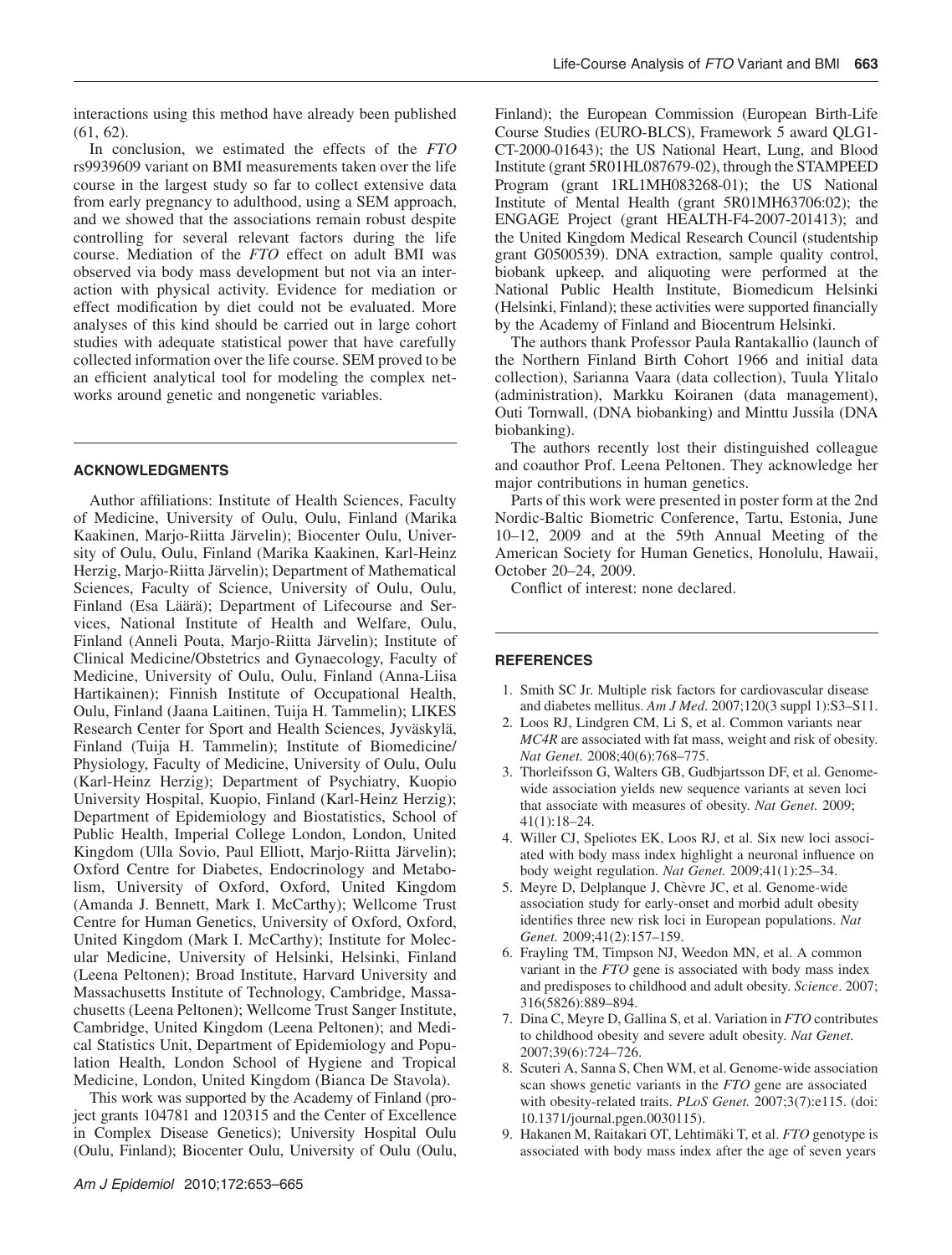but not with energy intake or leisure-time physical activity. J Clin Endocrinol Metab. 2009;94(4):1281–1287.

- 10. Haworth CM, Carnell S, Meaburn EL, et al. Increasing heritability of BMI and stronger associations with the FTO gene over childhood. Obesity (Silver Spring). 2008;16(12):2663– 2668.
- 11. Jess T, Zimmermann E, Kring SI, et al. Impact on weight dynamics and general growth of the common FTO rs9939609: a longitudinal Danish cohort study. Int J Obes (Lond). 2008; 32(9):1388–1394.
- 12. Sabatti C, Service SK, Hartikainen AL, et al. Genome-wide association analysis of metabolic traits in a birth cohort from a founder population. Nat Genet. 2009;41(1):35–46.
- 13. Hjelmborg JB, Fagnani C, Silventoinen K, et al. Genetic influences on growth traits of BMI: a longitudinal study of adult twins. Obesity (Silver Spring). 2008;16(4):847–852.
- 14. Yang W, Kelly T, He J. Genetic epidemiology of obesity. Epidemiol Rev. 2007;29(1):49–61.
- 15. Fredriksson R, Hägglund M, Olszewski PK, et al. The obesity gene, FTO, is of ancient origin, up-regulated during food deprivation and expressed in neurons of feeding-related nuclei of the brain. Endocrinology. 2008;149(5):2062–2071.
- 16. Do R, Bailey SD, Desbiens K, et al. Genetic variants of FTO influence adiposity, insulin sensitivity, leptin levels, and resting metabolic rate in the Quebec Family Study. Diabetes. 2008;57(4):1147–1150.
- 17. Speakman JR, Rance KA, Johnstone AM. Polymorphisms of the FTO gene are associated with variation in energy intake, but not energy expenditure. Obesity (Silver Spring). 2008; 16(8):1961–1965.
- 18. Timpson NJ, Emmett PM, Frayling TM, et al. The fat massand obesity-associated locus and dietary intake in children. Am J Clin Nutr. 2008;88(4):971–978.
- 19. Wardle J, Carnell S, Haworth CM, et al. Obesity associated genetic variation in FTO is associated with diminished satiety. J Clin Endocrinol Metab. 2008;93(9):3640–3643.
- 20. Stutzmann F, Cauchi S, Durand E, et al. Common genetic variation near MC4R is associated with eating behaviour patterns in European populations. *Int J Obes (Lond)*. 2009; 33(3):373–378.
- 21. Johnson L, van Jaarsveld CH, Emmett PM, et al. Dietary energy density affects fat mass in early adolescence and is not modified by FTO variants. PLoS One. 2009;4(3):e4594. (doi: 10.1371/journal.pone.0004594).
- 22. Andreasen CH, Stender-Petersen KL, Mogensen MS, et al. Low physical activity accentuates the effect of the FTO rs9939609 polymorphism on body fat accumulation. Diabetes. 2008;57(1):95–101.
- 23. Cauchi S, Stutzmann F, Cavalcanti-Proença C, et al. Combined effects of MC4R and FTO common genetic variants on obesity in European general populations. J Mol Med. 2009;87(5): 537–546.
- 24. Rampersaud E, Mitchell BD, Pollin TI, et al. Physical activity and the association of common FTO gene variants with body mass index and obesity. Arch Intern Med. 2008;168(16): 1791–1797.
- 25. Vimaleswaran KS, Li S, Zhao JH, et al. Physical activity attenuates the body mass index-increasing influence of genetic variation in the FTO gene. Am J Clin Nutr. 2009;90(2):425-428.
- 26. Franks PW, Jablonski KA, Delahanty LM, et al. Assessing gene-treatment interactions at the FTO and INSIG2 loci on obesity-related traits in the Diabetes Prevention Program. Diabetologia. 2008;51(12):2214–2223.
- 27. Jonsson A, Renström F, Lyssenko V, et al. Assessing the effect of interaction between an FTO variant (rs9939609) and

physical activity on obesity in 15,925 Swedish and 2,511 Finnish adults. Diabetologia. 2009;52(7):1334–1338.

- 28. Manolio TA. Cohort studies and the genetics of complex disease. Nat Genet. 2009;41(1):5–6.
- 29. Robins JM, Greenland S. The role of model selection in causal inference from nonexperimental data. Am J Epidemiol. 1986; 123(3):392–402.
- 30. Ben-Shlomo Y, Kuh D. A life course approach to chronic disease epidemiology: conceptual models, empirical challenges and interdisciplinary perspectives [editorial]. Int J Epidemiol. 2002;31(2):285–293.
- 31. De Stavola BL, Nitsch D, dos Santos Silva I, et al. Statistical issues in life course epidemiology. Am J Epidemiol. 2006; 163(1):84–96.
- 32. Bollen KA. Structural Equations With Latent Variables. New York, NY: John Wiley & Sons, Inc; 1989.
- 33. Rantakallio P. Groups at risk in low birth weight infants and perinatal mortality. Acta Paediatr Scand. 1969;193(suppl): 1–71.
- 34. Järvelin MR, Sovio U, King V, et al. Early life factors and blood pressure at age 31 years in the 1966 Northern Finland Birth Cohort. Hypertension. 2004;44(6):838–846.
- 35. Isohanni I, Järvelin MR, Rantakallio P, et al. Juvenile and early adulthood smoking and adult educational achievements—a 31-year follow-up of the Northern Finland 1966 Birth Cohort. Scand J Public Health. 2001;29(2):87–95.
- 36. Rantakallio P. Family background to and personal characteristics underlying teenage smoking. Background to teenage smoking. Scand J Soc Med. 1983;11(1):17-22.
- 37. Tammelin T, Laitinen J, Näyhä S. Change in the level of physical activity from adolescence into adulthood and obesity at the age of 31 years. Int J Obes Relat Metab Disord. 2004; 28(6):775–782.
- 38. Laitinen J, Pietiläinen K, Wadsworth M, et al. Predictors of abdominal obesity among 31-y-old men and women born in Northern Finland in 1966. Eur J Clin Nutr. 2004;58(1): 180–190.
- 39. US Department of Health and Human Services. 2008 Physical Activity Guidelines for Americans. Washington, DC: US Department of Health and Human Services; 2008. ([http://](http://www.health.gov/paguidelines/pdf/paguide.pdf) [www.health.gov/paguidelines/pdf/paguide.pdf\)](http://www.health.gov/paguidelines/pdf/paguide.pdf). (Accessed November 23, 2009).
- 40. Dempster AP, Laird NM, Rubin DB. Maximum likelihood from incomplete data via the EM algorithm. J R Stat Soc Series B Stat Methodol. 1977;39(1):1–38.
- 41. Muthén L, Muthén B. Mplus: Statistical Analysis With Latent Variables. Los Angeles, CA: Muthén and Muthén; 1998.
- 42. Little R, Rubin D. Statistical Analysis With Missing Data. New York, NY: John Wiley & Sons, Inc; 2002.
- 43. Bentler PM. Comparative fit indexes in structural models. Psychol Bull. 1990;107(2):238–246.
- 44. Hu LT, Bentler PM. Cutoff criteria for fit indexes in covariance structure analysis: conventional criteria versus new alternatives. Struct Equ Modeling. 1999;6(1):1-55.
- 45. Browne MW, Cudeck R. Alternative ways of assessing model fit. In: Bollen KA, Long JS, eds. Testing Structural Equation Models. Newbury Park, CA: Sage Publications; 1993:445–455.
- 46. Jöreskog KG, Sörbom D. LISREL 7: A Guide to the Program and Applications. Chicago, IL: SPSS, Inc; 1988.
- 47. Järvelin MR, Elliott P, Kleinschmidt I, et al. Ecological and individual predictors of birthweight in a Northern Finland Birth Cohort 1986. Paediatr Perinat Epidemiol. 1997;11(3): 298–312.
- 48. Cudeck R, Browne MW. Cross-validation of covariance structures. Multivariate Behav Res. 1983;18:147–167.